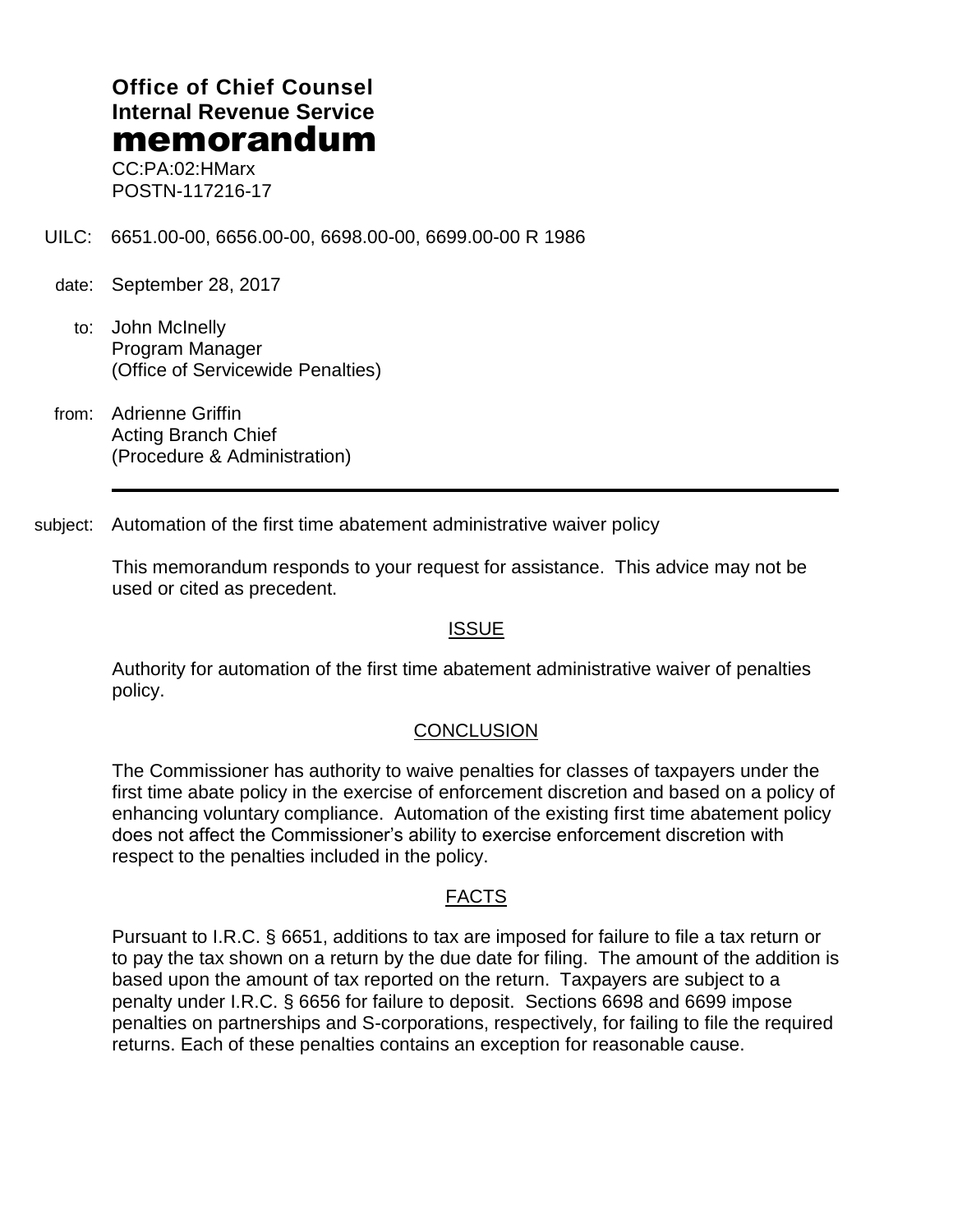Beginning in 2001, the Service implemented the first time abatement policy, which provides relief from the aforementioned penalties under certain circumstances.<sup>1</sup> A taxpayer qualifies for first time abatement if the taxpayer: (1) has not been required to file a return or has no prior penalties for the preceding three years; (2) has filed (or filed an extension) for all currently required returns; and (3) has paid or arranged to pay any tax currently due. First time abatement applies only to a single tax period, but because the policy requires only a three-year compliance history, it is possible for the same taxpayer to receive multiple first time abatements.<sup>2</sup> The current policy is to apply first time abatement to the earliest tax period that meets the first time abatement criteria. The policy is currently applied by the Reasonable Cause Assistant (RCA) software program performing a first time abatement analysis prior to conducting a reasonable cause analysis. Accordingly, only those taxpayers who assert reasonable cause as a defense to a penalty or those who are aware of first time abatement and specifically request it are considered for first time abatement. In 2012, TIGTA issued a report that found inconsistent application of first time abatement and recommended that the Service ensure taxpayers are aware of their potential ability to receive a first time abatement and develop a process to address any negative impact on taxpayers who are given first time abatement but would also qualify for abatement based on reasonable cause. See Penalty Abatement Procedures Should Be Applied Consistently to All Taxpayers and Should Encourage Voluntary Compliance, Reference Number: 2012-40-113 (September 19, 2012).

The IRS Office of Servicewide Penalties (OSP) has undertaken a project to automate the first time abatement process. Under the proposed automated process, all taxpayers who meet the first time abatement criteria will be granted a first time abatement waiver. Application of automated first time abatement will be achieved by "suppressing" the applicable penalty on Master File. That is, the penalty will be reflected on Master File, but the amount will be \$0. OSP estimates that automating first time abatement will increase the number of penalties waived per year from 350,000 to 1.7 million, with a corresponding dollar value increase from \$578 million to \$848 million per year. As with the current policy, the automated first time abatement would apply only to a single tax period, but if the three-year compliance requirement is retained, it will be possible for the same taxpayer to receive multiple first time abatements.

### LAW AND ANALYSIS

Section 7801(a) of the Code provides that the administration and enforcement of the tax law must be "performed by or under the supervision of the Secretary of the Treasury." Section 7803 requires the appointment of a Commissioner of Internal Revenue in the Department of the Treasury, who has "such duties and powers as the Secretary may prescribe." I.R.C. § 7803(a)(1), (2). The Commissioner has broad authority under I.R.C. § 7803(a)(2)(A) "to administer, manage, conduct, direct, and supervise the

 1 The first time abatement policy is set forth in section 20.1.1.3.6.1 of the IRM.

 $2$  For example, a taxpayer might receive first time abatement for tax year 2010, be compliant for tax years 2011 through 2014, and then receive an additional first time abatement for tax year 2015.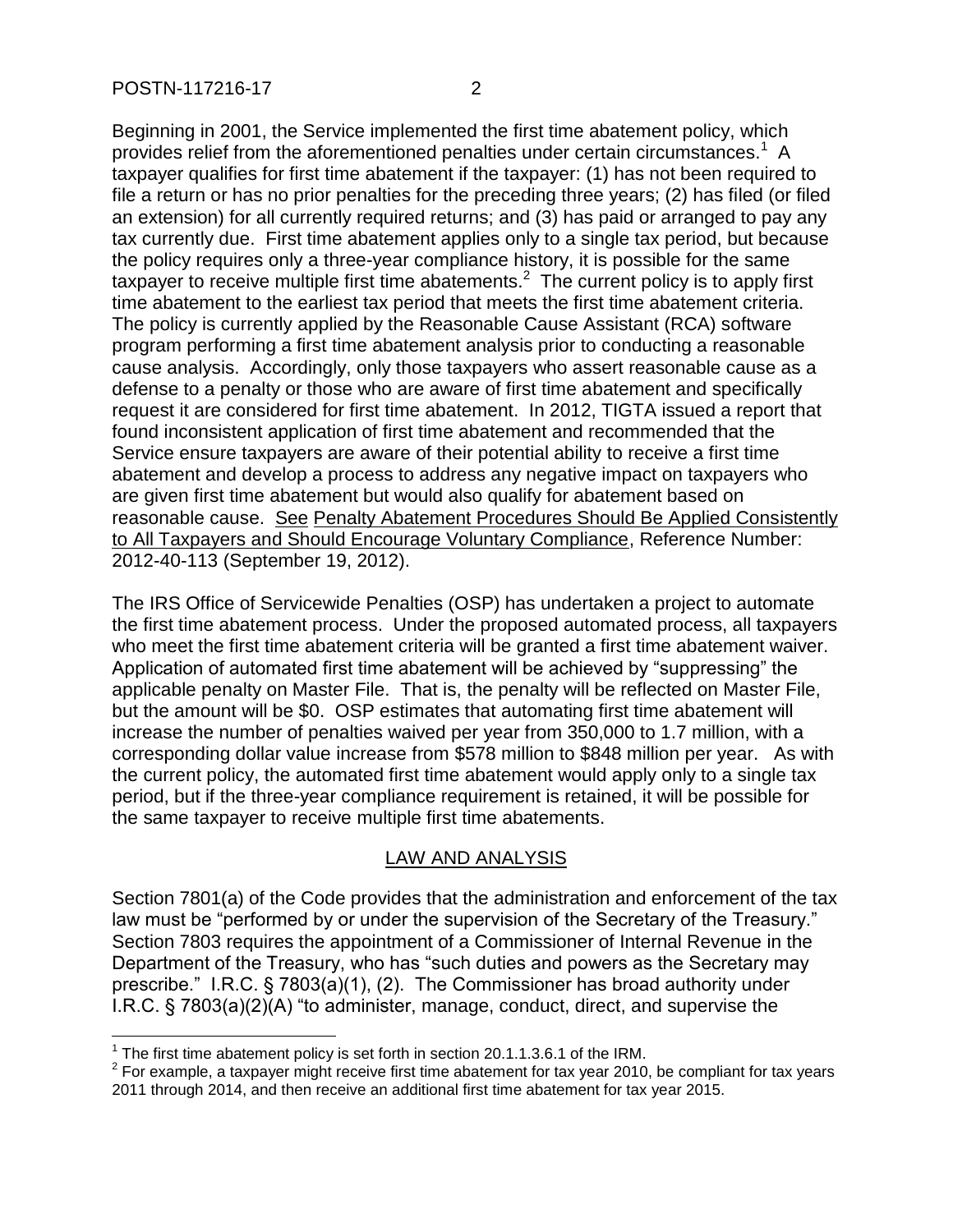execution and application of the internal revenue laws or related statutes and tax conventions to which the United States is a party." The authority to enforce a law includes the authority to refrain from taking enforcement action. Heckler v. Chaney, 470 U.S. 821, 831 (1985). "[A]n agency's decision not to prosecute or enforce, whether through civil or criminal process, is a decision generally committed to an agency's absolute discretion." Id. This is based on the principle that an agency has finite resources and must set enforcement priorities that take into account both those resources and the agency's policies. See id. at 831-32 (describing why "an agency decision not to enforce often involves a complicated balancing of a number of factors which are particularly within its expertise"). Section 7803 and the principles found in Heckler v. Chaney generally support a policy decision to refrain from enforcing penalties against a certain class of taxpayers.

The legislative history of the Omnibus Budget Reconciliation Act of 1989, Pub. L. No. 101-239, 103 Stat. 2106, more directly supports the first time abate policy. Within the legislative history to that Act, Congress indicated its intent that the IRS should develop a policy statement emphasizing that civil tax penalties exist for the purpose of encouraging voluntary compliance. See H.R. Conf. Rep. No. 386, 101<sup>st</sup> Cong., 1<sup>st</sup> Sess. 661 (1989). The Service has adopted this policy, which is set forth in Policy Statement P-20-1. IRM 1.2.20.1.1 (06-29-2004). The Service's penalty policy specifically states that "[i]n limited circumstances where doing so will promote sound and efficient tax administration, the Service may approve a reduction of otherwise applicable penalties or penalty waiver for a group or class of taxpayers as part of a Service-wide resolution strategy to encourage efficient and prompt resolution of cases of noncompliant taxpayers."  $Id.$  at (7).<sup>3</sup> Accordingly, the Commissioner has discretion to administer and enforce civil tax penalties to reflect the congressional intent to encourage voluntary compliance. Using this discretion, the Commissioner may choose not to impose a penalty on a particular class of taxpayers if he believes that doing so will enhance overall tax compliance. The Commissioner has already done so by establishing the first time abatement policy. Choosing to automate the operation of the policy does not have any effect on the underlying authority for it.



## CASE DEVELOPMENT, HAZARDS AND OTHER CONSIDERATIONS

<sup>-&</sup>lt;br>3 In addition, part of the Service's mission is to "enforce[e] the tax law with integrity and fairness to all," which requires fair and equitable treatment to similarly-situated taxpayers. See Policy Statement 1-236 (10-24-2016).